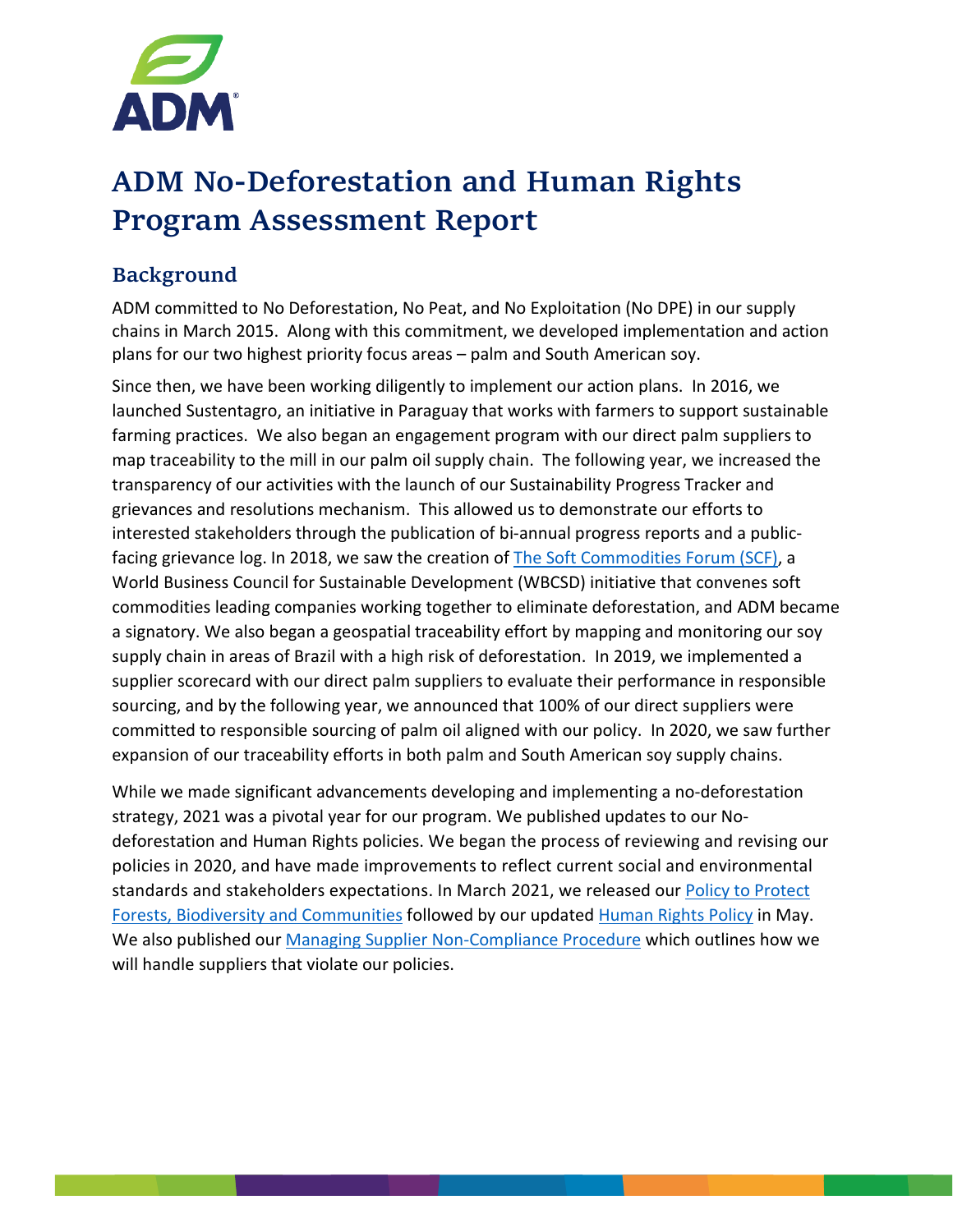

# Goals and Targets

Along with our new policies, we have set ambitious goals and targets to continue to drive our performance.

 $100\%$ deforestation-free by 2030 (aim to eliminate deforestation from all of our supply chains by 2030)

ADM is fully committed to ending deforestation, and to preserving biodiversity and water resources in our supply chains. This includes holding our suppliers accountable for producing commodities in ways that do not further deforestation in order to reduce impact on climate change. We believe that sustainable, ethical and

responsible production by the food industry is an important part of curbing global warming, conserving native biodiversity, and upholding the rights of indigenous communities and smallholders. Aligned with the United Nation's New York Declaration, we aim to eliminate deforestation from all of our supply chains by 2030.

To achieve deforestation-free supply chains, we will need to increase our supply chain traceability. In 2021, we announced a goal to achieve full traceability for our direct and indirect soybean supply chains in South America by the end of 2022. This includes mapping 100% of our direct suppliers to the farm using satellite monitoring, and 100% of our indirect suppliers in high-risk areas to the point where the soybean enters our supply chain. This has enabled measurement of our deforestation and conversion free (DCF) sourcing volumes for direct suppliers, currently 97%.

We source palm products from 13 direct suppliers coming from 22 refineries and around 1,650 mills. We maintain high levels of traceability to the mill – over 99% - and have been working to increase traceability back to the plantation of origin, where we completed 43.3%. In July 2021, ADM underwent verification of each individual site profile by an independent third-party.

In 2021, we began using the Integrated Reporting Framework (NDPE IRF) to report and track our progress in implementing our No Deforestation commitments in our palm oil supply chains. Through this tool, we can assess and categorize our indirect suppliers' mill performances from the aggregated data reported from the refineries from where we receive the products. The IRF reports progress toward meeting supply chain commitments by categorizing volumes into several stages of progress: *Unknown, Known, Awareness, Commitments and Starting Actions, Progressing*, and *Delivering1.*

 $1$  The definitions of the NDPE IRF categories are:

- *Unknown:* Untraceable volume
- *Known:* Traceable but no further action has been taken
- *Awareness :* The mill or mill group has been exposed to the relevant NDPE commitments and expectations
- *Commitments and Starting Action*: The mill or mill group has made commitment to ensure all volumes comply with the relevant NDPE commitments and is planning or initiating action
- *Progressing :* The mill has an action plan and has made progress on directly managed areas where they have them, as well as third party supply. Mills that only have third party supply must have made progress here.
- *Delivering*: The mill can demonstrate that all supply to mill (directly managed and third party) is compliant.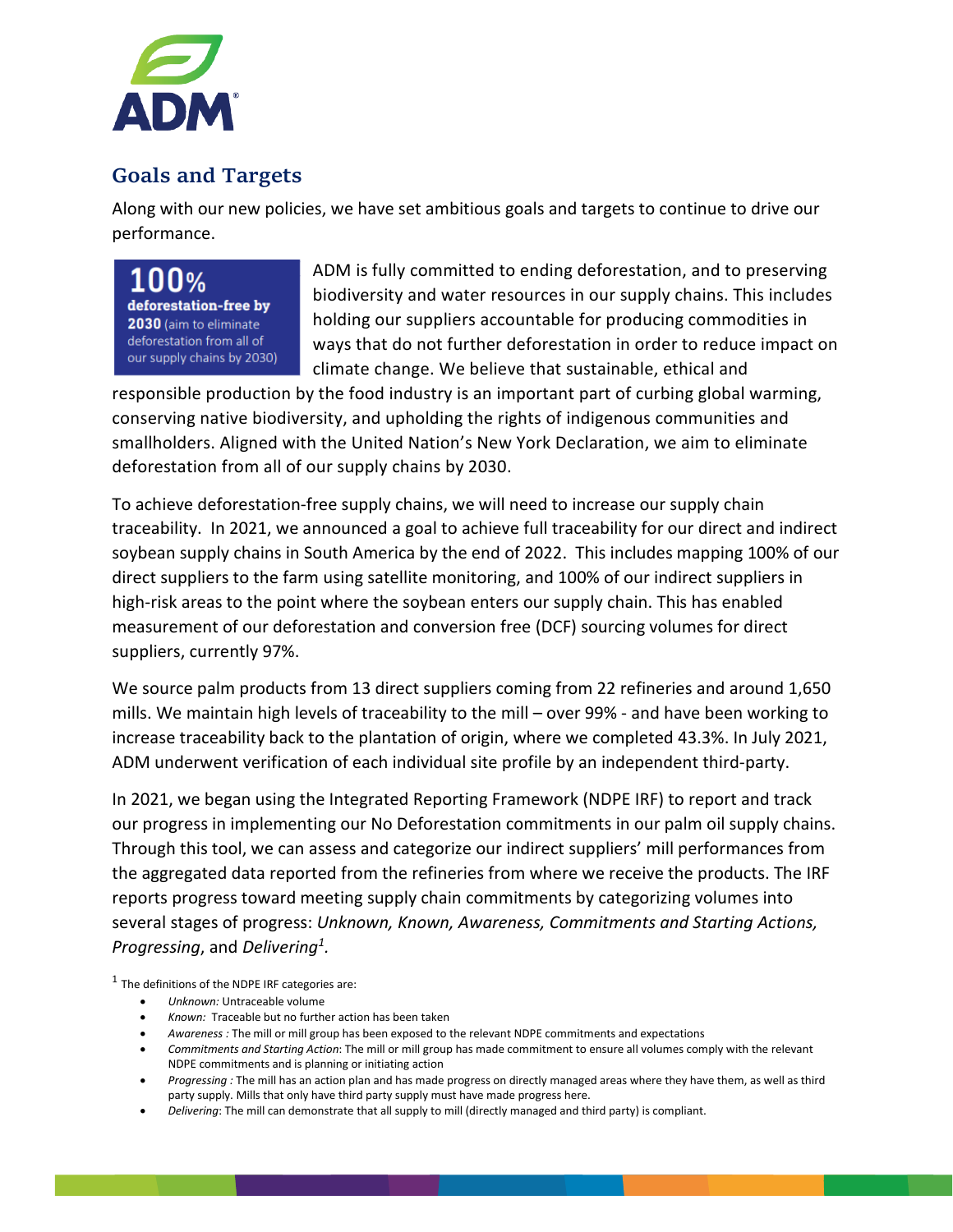

Progress of Deforestation-Free by Volumes (based on IRF reporting categories)

- *57 % Delivering:* Volume from mills or mill groups that can demonstrate all supply to mill (under direct and third party management) is in compliance.
- *1% Progressing:* Volume from mills or mill groups that have made a commitment to ensure all volumes comply with the relevant NDPE requirements and are planning or initiating action
- *31% Commitments and starting actions***:** Volume from mills or mill groups that have made a commitment to ensure all volumes comply with the relevant NDPE requirements and are planning or initiating action
- *2% Awareness:* Volume from mills or mill groups that have been exposed to the relevant NDPE commitments and expectations.
- *8% Known:* Volume from mills or mill groups that are traceable but no further action has been taken.
- *0.2% Unknown:* Volume from mills or mill groups that is untraceable

In accordance with the NDPE Data Verification Protocol (November 2020 version), our volumes sourced in 2020 were audited. A total of 94.3% of our sourcing volumes are covered under the reporting framework. The NDPE IRF profiles per refinery are available on the Supply Chain [Traceability](https://www.adm.com/sustainability/sustainability-progress-tracker/palm-oil/supply-chain-map) section of our Sustainability Progress Tracker.

In 2021, we announced a new addition to our Strive 35 goals: a 25% reduction in Scope 3 GHG emissions over 2019 baseline by 2035. A significant portion of our Scope 3 footprint (35%) comes from raw commodity procurement, either from on farm emissions, or from land-use change. Our direct grower relationships enable us to participate in supply chain collaboration projects focused on sustainable and regenerative agriculture, supporting farmers in adopting practices that address water quality and soil health, such as cover crops, reduced tillage, complex crop rotations, and nutrient management. These practices work to reduce soil erosion, nutrient run-off, and GHG emissions. In addition, ensuring that we source deforestation-free volumes reduces potential land-use change emissions in our supply chain. We aim to achieve our Scope 3 reduction goal through sustainable and regenerative agriculture initiatives, continued efforts toward deforestation free sourcing, reduction of our upstream transportation emissions, and collaborative efforts with our downstream customers to reduce their Scope 1 and 2 footprints.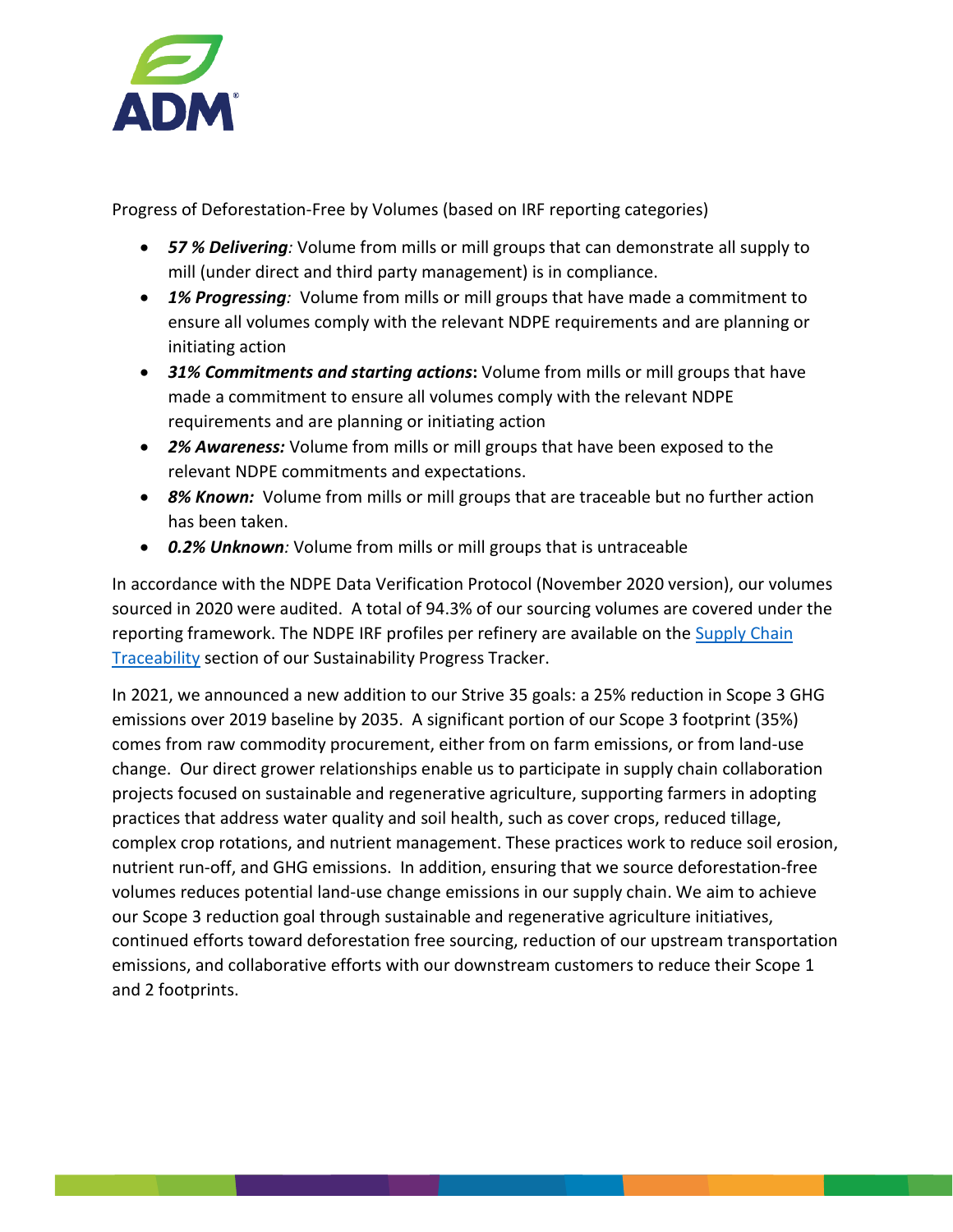

# Initiatives and Progress

## **Roll-out Strategy for High-Risk Supply Chains**

#### *Palm*

ADM does not own palm oil plantations or mills, nor do we source palm oil fruits or palm oil products directly from mills. Rather, ADM operates refineries (in USA and Europe) that process palm products sourced through third parties. We work closely with our third-party suppliers to make sure they understand the significance of our commitments.

In an ongoing effort to achieve its commitments and implement its policies, ADM has developed an Action Plan based on the four pillars outlined in section 3 of the Policy to Protect Forests, Biodiversity and Communities. Progress on the Action Plan is reported in ADM's Progress Reports that also highlight advancements in ADM's ongoing sustainability journey.

In 2021, ADM conducted the second scorecard tool assessment through its third-party assessor. The assessment included some revisions to be more encompassing and stringent on certain topics including Human Rights. Additionally, five suppliers were new to the assessment. ADM is currently engaging with its direct suppliers on any unfulfilled criteria and expectations. The weighted average performance of direct suppliers based on volumes stands at 90.59%

#### *Soy*

ADM also is not a soy producer, but rather transports, stores, and processes soybeans grown by others. In South America, we track our soy volumes by country and supplier type – direct or indirect and have reached 100% traceability to farm for direct suppliers (growers) and buying or loading point for indirect suppliers (co-ops, traders). The majority of our indirect suppliers are located in regions with consolidated agriculture that have been farming for years and are not considered high-risk areas for deforestation or conversion. Where we buy directly from farms, we are continuing to implement sustainable farming extension programs including Produzindo Certo, Sustentágil, and AGRO PLUS, and incorporate on-farm assessments and continuous improvement through implementation of best management practices.

Since 2018, specialized firms with GIS technology (satellite imaging) have been crossreferencing planted areas within the farm polygons of our direct suppliers in high-risk areas to determine if the soy being sourced complies with local legislation and our No- Deforestation and Human Rights Policies. Farms are also verified to make sure there are no environmental issues (embargoed areas), encroachment into protected areas or Indigenous Territories, or labor issues which violate our policy.

#### *Human Rights*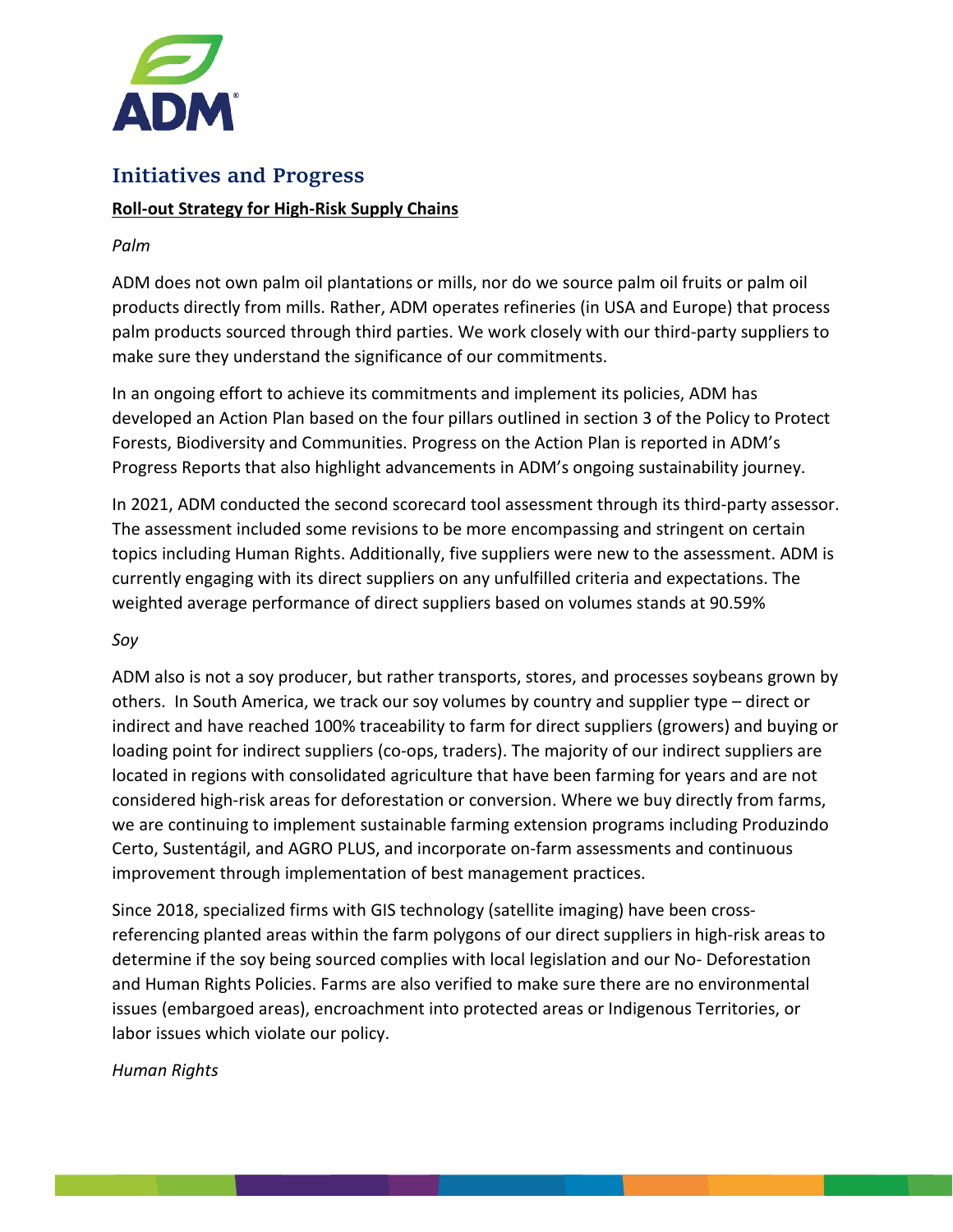

The new version of our Human Rights Policy aligns with the United Nations Guiding Principles on Business and Human Rights, specifically defining our approach to commit and embed the policy in all aspects of our operations and supply chain, conduct human rights due diligence, and ensure access to remedy.

Our implementation efforts focus on our high-risk supply chains. Working with a third party, we have conducted initial assessments of our sourcing footprint to identify countries and commodities that have an elevated risk for human rights violations. Our assessment tool generates a risk score based on both the commodity sourced as well as the geography it comes from across multiple categories including labor, health and safety, environment, and business ethics.

In 2021, we began development of a human rights due diligence process which will allow us to categorize our suppliers by risk ranking and conduct due diligence screening based on that ranking. We have been working on developing a standard operating procedure that defines our risk scoring methodology as well as screening and mitigation tools. In conjunction, we have begun outreach to our direct, non-commodity suppliers to determine what kinds of responsible sourcing and/or human rights programs they have in place.

## **COP 26 and 1.5 Degree Roadmap Commitment**

At COP 26, ADM, along with several other global agricultural commodities companies, announced a [commitment](https://ukcop26.org/agricultural-commodity-companies-corporate-statement-of-purpose/) to build on shared efforts, working with governments, farmers, and other key stakeholders in our supply chains, to accelerate sector-wide action and to identify opportunities for public-private collaboration to catalyze further progress on eliminating commodity driven deforestation.

By COP 27 we will lay out a shared roadmap for enhanced supply chain action consistent with a 1.5 degrees Celsius pathway, that supports achievement of our goals, and increases collaboration and implementation in areas including: enabling policy environments, transparency on Scope 3 emissions and indirect supply chains, and improving livelihoods for farmers.

## **Multi-stakeholder Forums**

Our transformation strategy focuses on engaging with the most relevant stakeholders at each level of our soy supply chain in order to promote continuous improvement at every stage. We believe that each situation requires an individualized assessment and understanding of the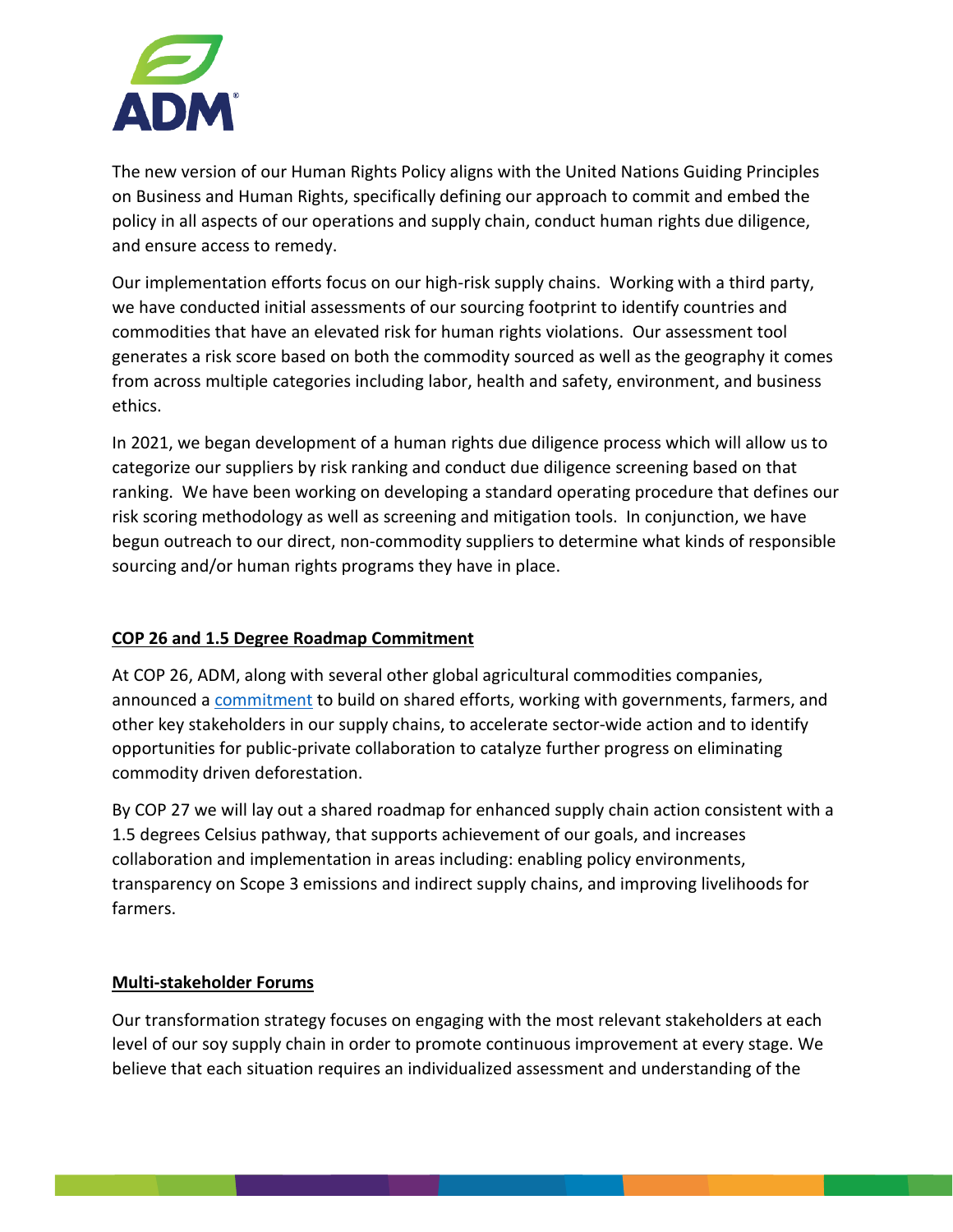

facts, listening to the points of view of all stakeholders. ADM participates in several multistakeholder initiatives worldwide that are leading the transformation of our supply chains.

ADM has joined the Science-Based Targets Network (SBTN) Corporate Engagement program to collaborate with other stakeholders on the setting of science-based targets for nature. We have announced ambitious goals, and this step will enable further alignment of our targets and actions to demonstrate impact.

ADM continues to participate with the SCF to make changes upstream in our supply chain. The latest accomplishments from this forum include a new standardized reporting architecture for soy sourced by joint ventures; a methodology to report on verified deforestation- and conversion-free soy; an improved approach to support indirect suppliers in the adoption of monitoring systems aligned and in compliance with the same sourcing standards SCF members have; and a shared engagement and investment strategy – among SCF members and with other value chain stakeholders – to eliminate soy-driven deforestation and conversion in priority landscapes while improving the livelihoods of farmers and surrounding communities. The group is working to leverage the power of markets to support and incentivize DCF production, as well as drive climate action. Moving forward, the SCF will focus on 6 initiatives to help reduce deforestation and nudge agricultural production into already cleared areas. The initiatives will be implemented individually or together, depending on specific regional demands.

We are also a signatory of the Amazon Soy Moratorium, which provides that soy will be sourced in compliance with the moratorium from land in the Amazon cleared after 2008. Soybean production is reviewed using satellite imagery and audited annually by accredited third parties and a multi-stakeholder board comprised of respected global environmental NGOs. ADM does not buy from non-compliant farms. Additionally, we are committed to the Pará Green Protocol of Grains, and we are also a member of ViSeC (Vision Sectorial del Gran Chaco), a recently launched multi stakeholder initiative to address soy production and conservation in the Argentinian Chaco.

Downstream, ADM is a member of ABIOVE, FEDIOL and COCERAL, and along with other members, we have worked closely together with the associations to provide guidance to governments on how the forest and forest degradation policy can be implemented. We welcome the initiative from the European Commission to tackle deforestation as we are committed to end deforestation in our supply chain.

In 2020, ADM began to participate in the Palm Oil Collaboration Group (POCG) which promotes collaboration from companies in different parts of the supply chain to accelerate effective implementation of No Deforestation, No Peat Expansion, No Exploitation (NDPE) commitments. The POCG also facilitates discussions to help align thinking on key challenges. The initial result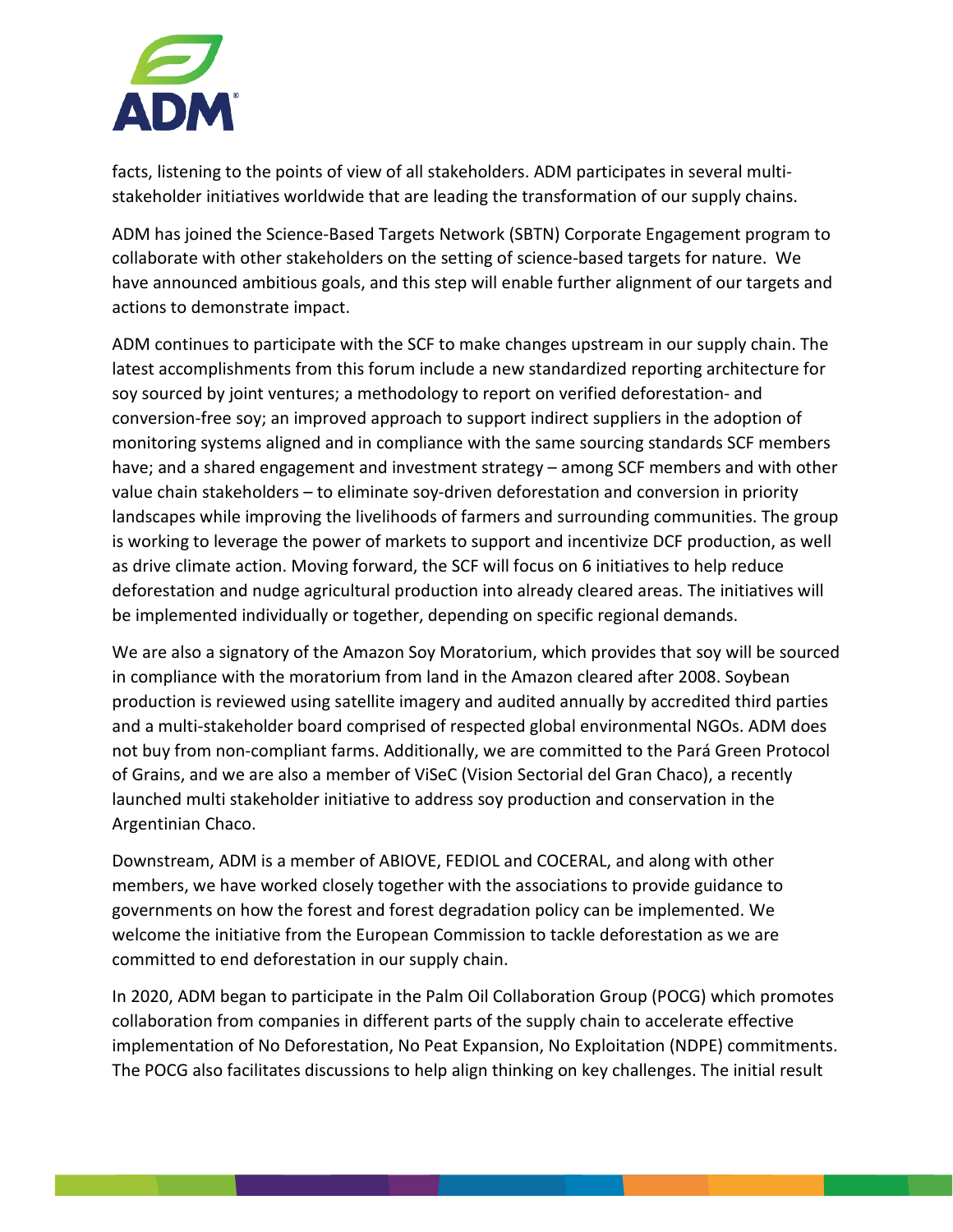

of this collaboration was the creation of the NDPE IRF, a tool that support companies to measure and communicate NDPE progress more effectively to suppliers and stakeholders.

We are also supporting landscape initiatives in Sabah, Malaysia and the Leuser ecosystem, Indonesia to support supply chain transformation on the ground. The landscape to build collaborative solutions that will allow for needed economic development, preservation of habitat and ecosystem services.

## **Enhanced Grievance Mechanism**

As a part of our commitment to transparency and to support the implementation of our policies, ADM has a formal grievance mechanism in place. Any interested stakeholder can submit a concern, and we will investigate in accordance with our grievance and resolution [protocol.](https://assets.adm.com/Sustainability/Grievance-and-Resolution-Logs/Grievances-and-Resolutions-Protocol-2021-update.pdf) In 2021, we published our [Managing Supplier Non-Compliance procedure](https://assets.adm.com/Sustainability/ADM-Managing-Supplier-Non-Compliance_210323_080356.pdf) to formally document how we will address non-compliances in our supply chain. The outcomes of our investigations are kept in a log that is updated regularly and available publicly on our [website.](https://www.adm.com/sustainability/sustainability-progress-tracker/issues-and-resolutions)

In 2021, we investigated 29 allegations of deforestation and exploitation in our supply chain. 100% of grievances were investigated in accordance with our protocol and reported on our public grievance log. Each of these reports is categorized by status, including: those still under investigation; cases we are monitoring; cases that have resulted in the suspension of a supplier; and cases that have been addressed and closed.